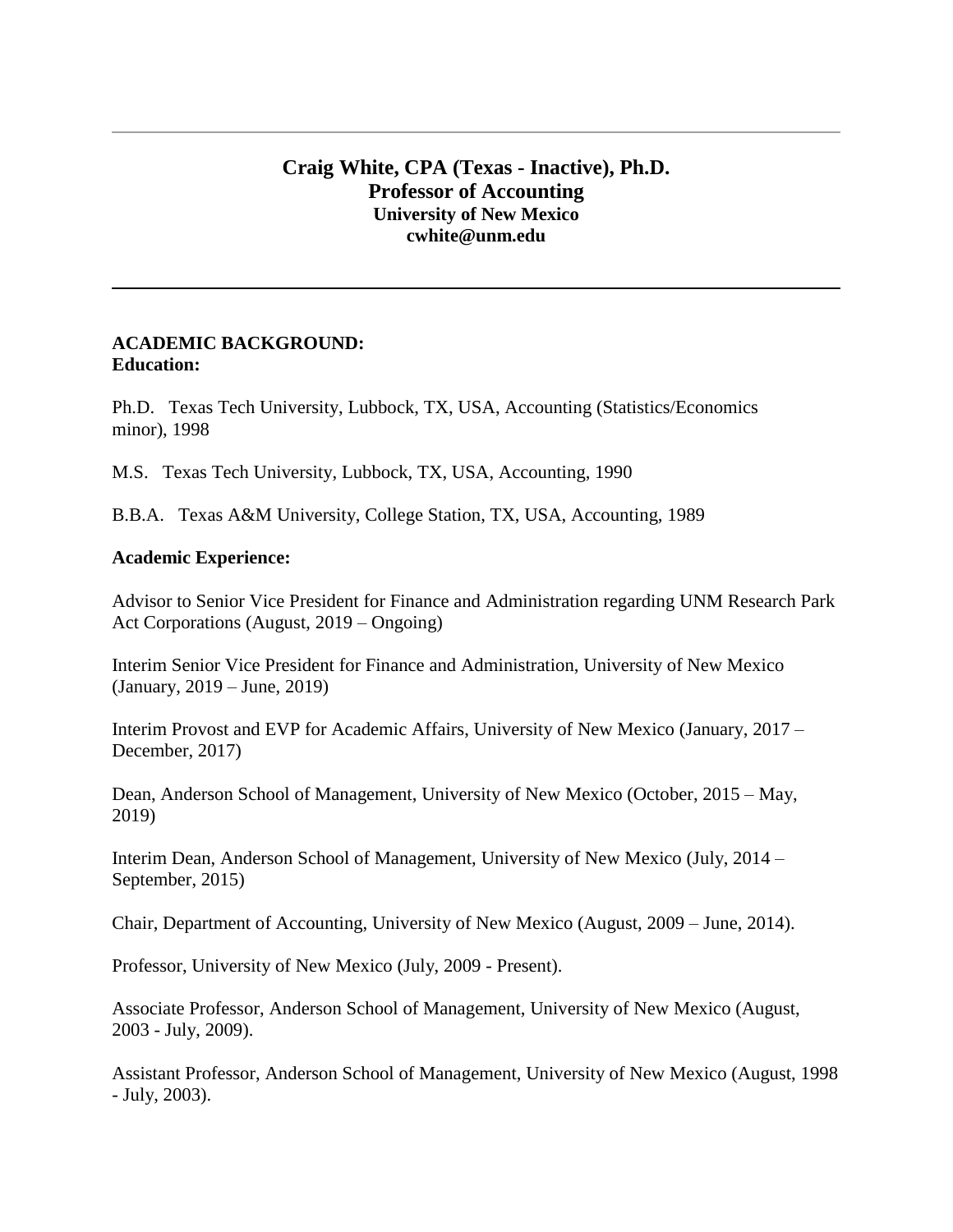Teaching Assistant, Texas Tech University (August, 1994 - July, 1998).

Research Assistant, Texas Tech University (1995 - 1996).

### **Non-Academic Experience**

Senior Tax Accountant, Price Waterhouse, Fort Worth, TX (July, 1993 - June, 1994). Staff Tax Accountant, Price Waterhouse, Fort Worth, TX (January, 1991 - June, 1993).

# **Consulting**

2018 – Ongoing: Sandia National Laboratories – Advisor to the Director of Audit and Ethics, Advisor to the Board of Managers Audit Committee

2012 – Ongoing – Mineris Vitae, LLC (Consulting to the Humate mining industry)

- Testified to the state regulatory board overseeing Humate mining for expansion of allowable mine acreage. The board approved a doubling of allowable mine size.
- Worked on a variety of projects helping to identify use of humate-based products to reduce GHG emissions.

2007-2011: Waste Management Inc., Houston, TX (Developing statistical modeling techniques for customer engagement initiatives)

2007 - 2016: USDA Forest Service – Albuquerque Service Center (Developing and implementing a statistical modeling methodology for accruing accounts payable; Developing and implementing training for grantees regarding OMB and USDA financial management system requirements)

# **INTELLECTUAL CONTRIBUTIONS:**

# **Refereed Articles**

Haak, R., Vora, G., Walsh, S. and C. White (2014). The Role of Economic Cluster Perspectives in Regional Economic Development. *World Technopolis Review,* 3 (1), 17 - 29.

Brody, R., Haynes, C. and C. White (2014). The Impact of Audit Reforms on Objectivity during the Performance of Non-audit Services. *Managerial Auditing Journal,* 29 (3), 222 - 236.

Named Dr. Larry Sawyer Award Winner as the 2015 Outstanding Paper for the Journal

Tepper, R. & White, C. (2011). Workplace Harassment in the Academic Environment. *Saint Louis University Law Journal, 56*, 81-109.

Tepper, R. & White, C. (2010). Academic Early Retirement: Do Tenure Buyout Payments Warrant Unique Employment Tax Treatment. *Oklahoma City University Law Review (35), 35*, 169-191.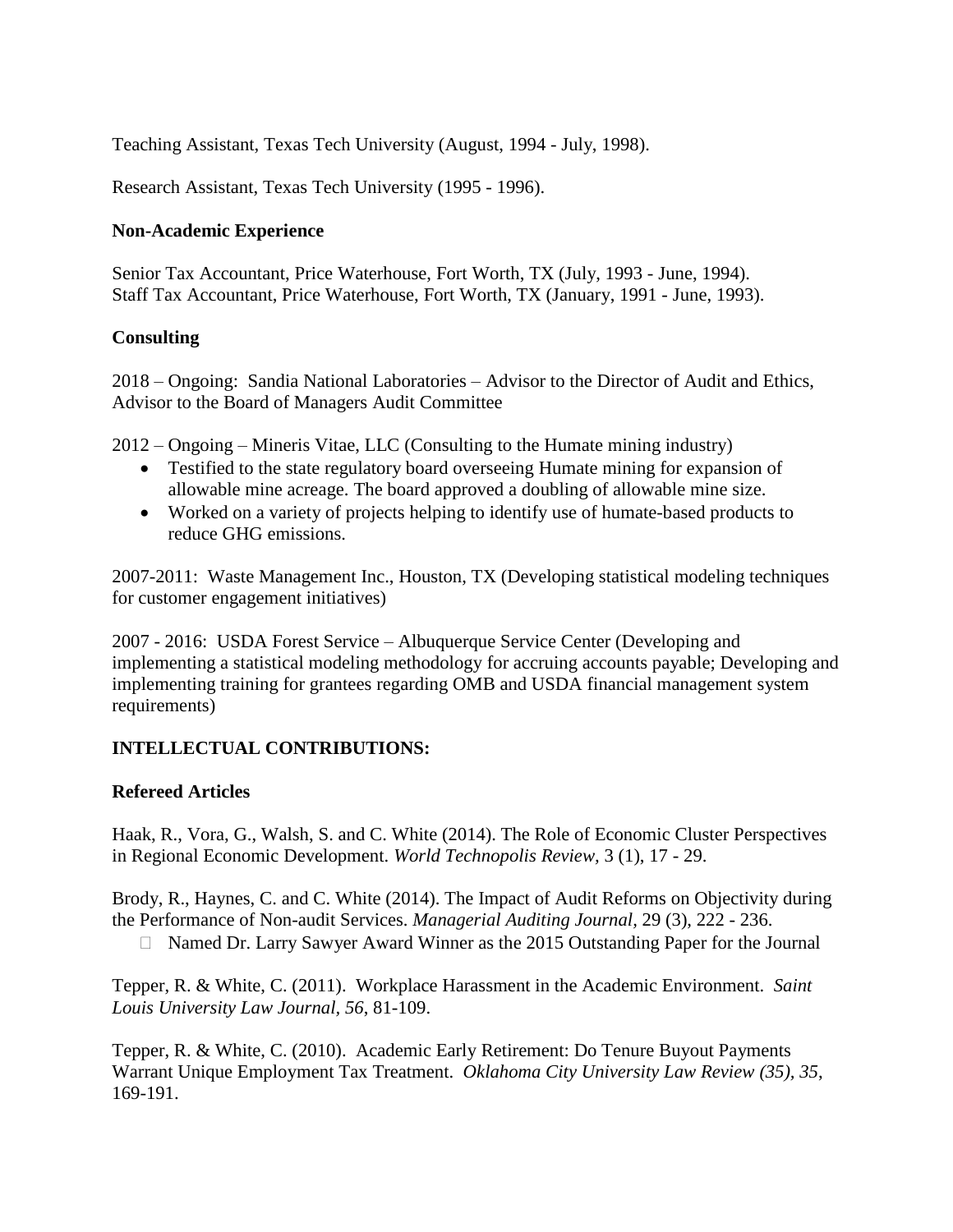White, C., Schatzberg, J., Ricketts, R., & Dowell, D. (2010). Implicit Taxes and Stock Market Capitalization of Unexpected Earnings for Dividend-Paying vs. Capital Gain Stocks. *Quarterly Journal of Finance and Accounting, 49 (1)*, 61-80.

White, C. & Tepper, R. (2009). Speak No Evil: The Application of Garcetti v. Ceballos to Public University Faculty. *Catholic University Law Review (59)*, 125-182.

Spenser, A., Kirchhoff, B., & White, C. (2008). Entrepreneurship, Innovation, and Wealth Distribution: The Essence of Creative Destruction. *International Small Business Journal, 26 (1)*, 23-37.

Hamill, J., White, C., & Neidhardt, P. (2008). Significant Pitfalls Remain for Post-2006 QSub Interest Transfers. *Taxes-the Tax Magazine*, 45-54.

Tepper, R. & White, C. (2008). 'Your' Intellectual Property: Who Owns It? *Accounting Horizons, 22 (1)*, 49-67.

Hutchinson, P. & White, C. (2006). Academic Tax Articles 1980-2000: Tax Faculty Productivity Analyses. *Journal of College Teaching and Learning, 3 (4)*, 33-49.

Eijkel, K., Hruby, J., Kubiak, G., Scott, M., Brokaw, J., V. Saile, S. Walsh, C. White and D. Walsh (2006). Commercial Importance of a Unit Cell: Nanolithographic Patenting Trends for Microsystems, Microfabrication, and Nanotechnology. *Journal of Microlithography, Microfabrication, and Microsystems, 5 (1)*.

Hamill, J., Sternberg, J., & Sternberg, C. W. (2006). Valuation of the Embedded Option in a Non-Cancelable Lease: Theory and Application. *Journal of Applied Business Research, 22 (3)*, 43-53.

Hamill, J. & White, C. (2005). The Interaction of Broad-Based State Merit Scholarship Programs with the Federal Hope and Lifetime Learning Credits. *State Tax Notes*, 197-206.

Hutchinson, P., White, C., & Daigle, R. (2004). Advances in Accounting Information Systems and International Journal of Accounting Information Systems: First Ten Volumes (1992- 2003). *International Journal of Accounting Information Systems, 5*, 341-365.

Hutchinson, P., Lee, T., & White, C. (2004). Development of the Journal of Information Systems from the Editors' Perspectives. *Journal of Information Systems*.

Hutchinson, P. & White, C. (2004). Productivity and Participation Analyses: Academic Tax Articles by Accounting Faculty 1980-2000. *Advances in Taxation (16)*, 181-197.

Gerde, V. & White, C. (2003). Independence in the Accounting Profession: An Issue Life Cycle Approach to the Ethical Challenges. *Business & Society*, 83-114.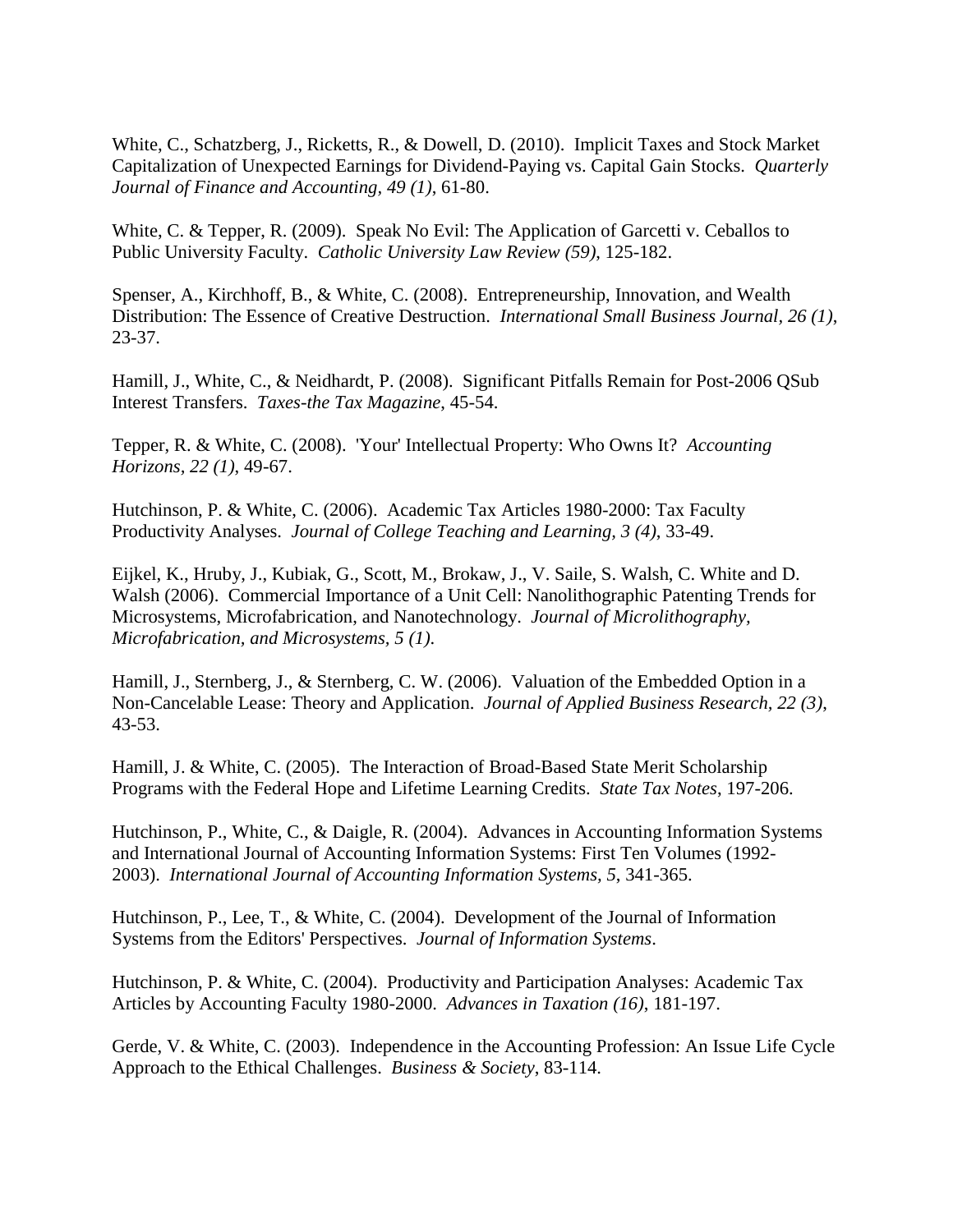White, C. (2003). Simplified Child Definitions Don't Go Far Enough. *Tax Notes*, 98-99.

Hutchinson, P. & White, C. (2003). The Journal of the American Taxation Association 1979 through 2000: Content, Participation, and Citations. *Journal of the American Taxation Association*, 100-121.

Gerde, V., Silva, P., & White, C. (2002). Corporate Governance Effectiveness: Balanced Relationships Among External Audit, Internal Audit, Board of Directors, and Top Management. *Journal of Corporate Citizenship*, 23-34.

White, C. (2002). Does the New Retirement Savings Credit Offer An Incentive to Lower-Income Families? *Tax Notes*, 1633-1640.

White, C. (2001). A Spreadsheet Tool for Analyzing the Auto Lease Versus Purchase Decision. *CPA Journal*, 66-70.

Hall, J., Hamill, J., & White, C. (2001). CRT Investment Diversification and Risk-Taking Strategies. *Tax Adviser*, 38-47.

White, C. (2001). Disruptive Technologies and the Tax Law. *Engineering Management Journal, 13 (3)*, 21-26.

Walters-York, M. & White, C. (2001). Taxes and Technology: The Research Credit Presents Opportunities and Hurdles to Taxpayers. *Strategic Finance*, 14-16.

Gerde, V. & White, C. (2001). The Taxation of Married Couples: An Issue Life Cycle Approach. *Business & Society*, 31-58.

Hamill, J. & White, C. (2001). When Checking the Box Can Lead to Corporate Tax Savings. *Taxes-the Tax Magazine*, 7-15.

Walsh, S. & White, C. (2000). Congress' Goal of Increasing Electronic Filing: An Assessment Based on the Technology Adoption Literature. *Accounting Horizons*, 403-425.

Hamill, J. & White, C. (2000). Renovate Home-Sale Plans by Adding A Lease Option. *Practical Tax Strategies*, 294-300.

White, C. (2000). Taxpayers May Want to be on the Look Out for Interactions Between Section 1202 and Other Provisions. *Tax Adviser*, 846.

White, C. & Young, A. (2000). The Upcoming Increase in Social Security's Normal Retirement Age Calls For A Review of the Application Timing Decision. *Personal Financial Planning*, 24- 32.

Counts, R. W. & White, C. (1999). Lower-Income Families and the Current Marriage Tax Penalty Proposal. *Tax Notes*, 1063-1070.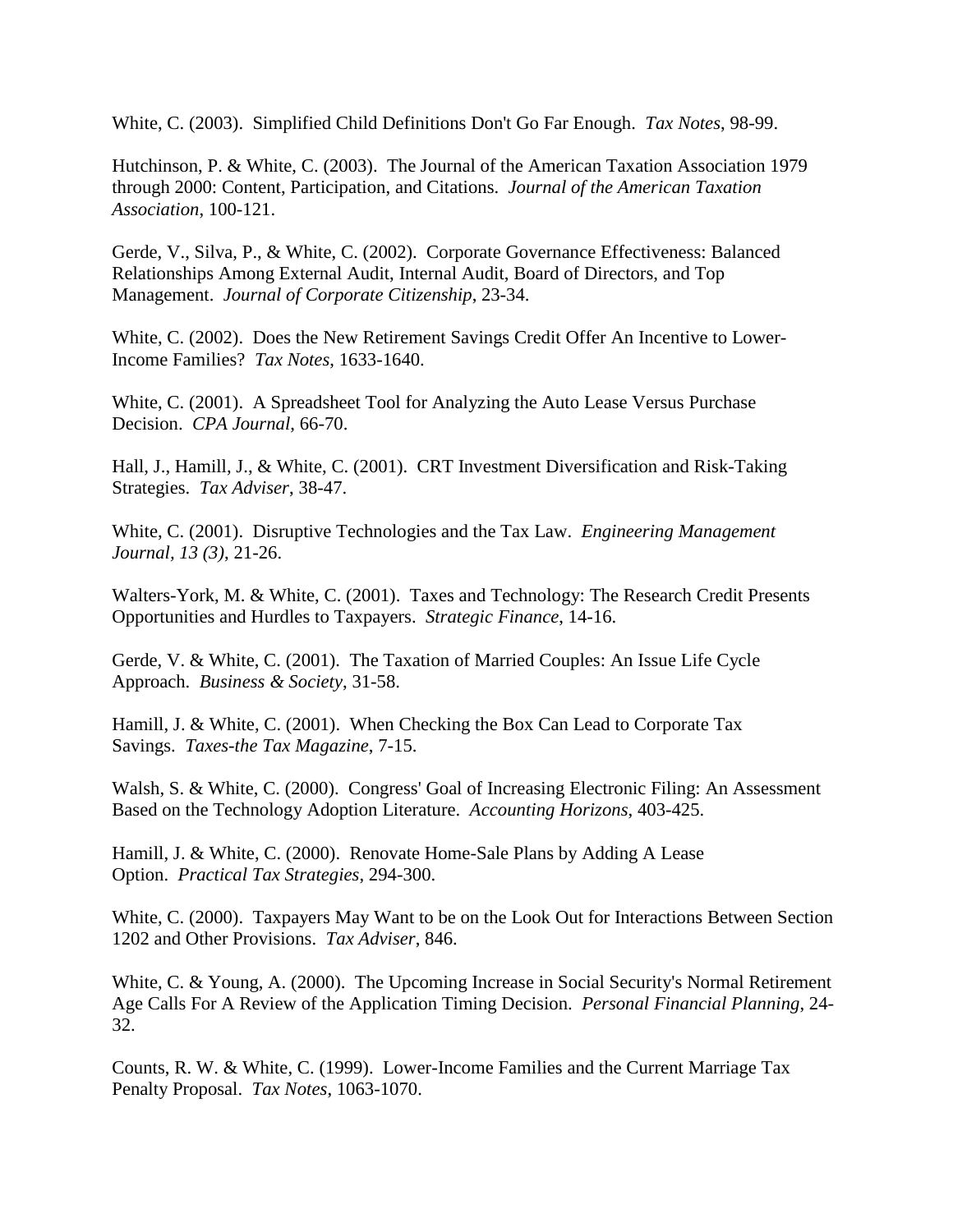Hamill, J. & White, C. (1999). Sales to Controlled Entities Offer Character and Timing Of Income Benefits. *Business Entities*, 26-33, 61-62.

White, C. (1999). The Disappearing Supplemental Child Credit. *Tax Adviser*, 291.

White, C. (1999). Wash-Sale Rules Muddy Mutual Fund Loss Deductions. *Practical Tax Strategies*, 132-137.

Ricketts, R. & White, C. (1997). The Capital Gains Tax and Stock Market Returns. *Journal of the American Taxation Association*, 51-63.

### **Refereed Proceedings**

Gerde, V. & White, C. (1999). Public Policy and Underlying Values: Impacts on Business. *International Association for Business and Society*, 343-348.

### **Working Papers**

Employing Opportunity Zones to Further University-based Economic Development and Commercialization Initiatives

How do the tax rules for physical commodity mining relate to crypto-currency "mining"? – with Reilly White, and Yorgos Marinakis

What is the optimum mix of university-level investments given concentrations of funding risk? – with Reilly White

# **PRESENTATIONS:**

White, C. (2020, April). *Tax Incentives and Other Small Business Provisions in Federal Response to COVID-19.* Innovation Academy New Mexico Small Business Outreach.

White, C., Oliver, E.; Benjamin, J.; Mittelstaedt, F. (2019, February). *Future of APLG/FSA Business Management & Organization* Tampa, Florida.

White, C. & Toole, L. (2017, July). *Renewable Energy Institute: Pricing Wind Energy.* Clovis, New Mexico.

White, C. (2016, May). *Accounting Education: Some Things Never Change...They Just Become Different.* Fujian Normal University, Annual Accounting Conference, Fuzhou, China.

White, C. (2016, May). *Accounting Education: Some Things Never Change...They Just Become Different.* Xiamen University PhD student seminar, Xiamen, China.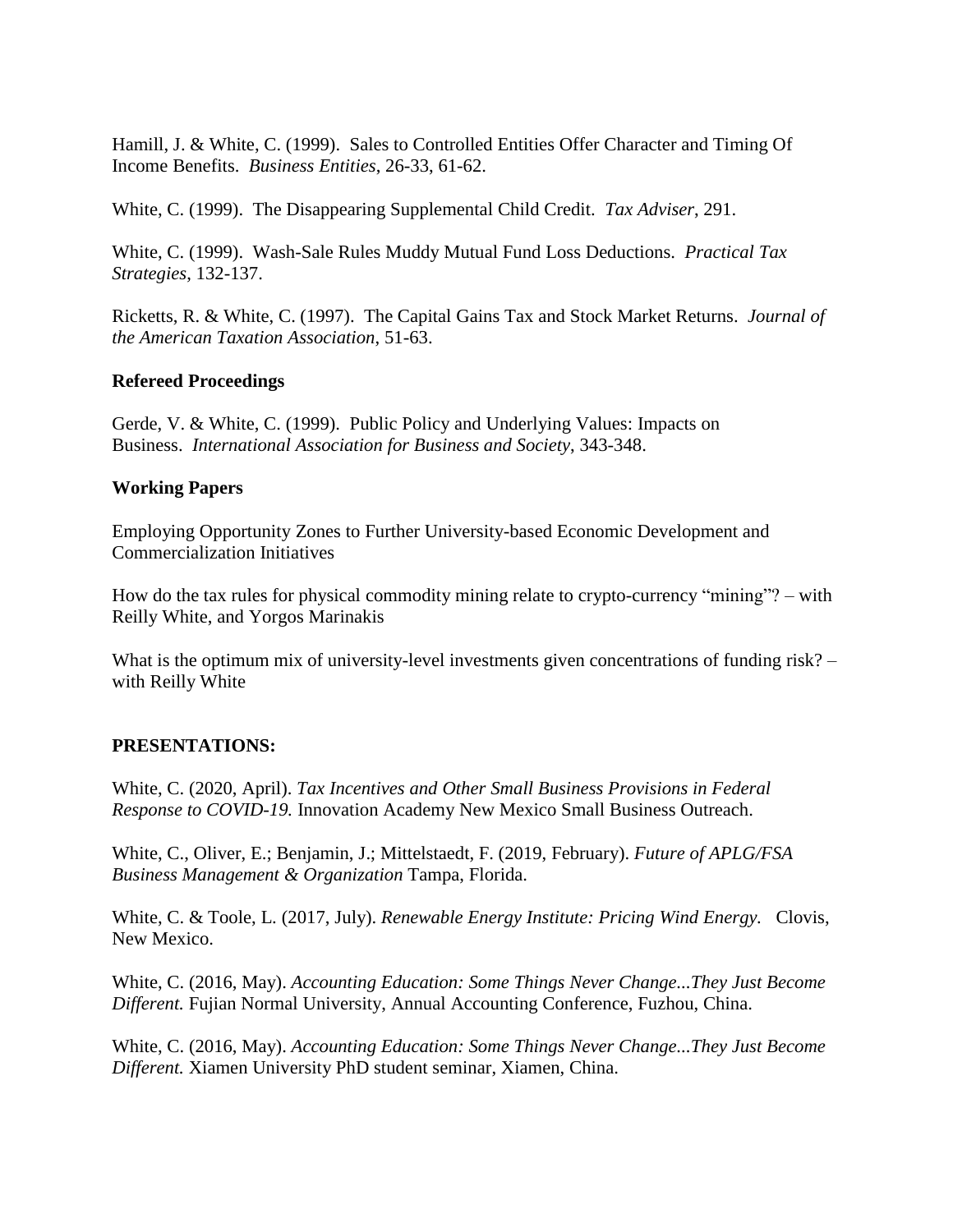White, C. & Toole, L. (2015, July). *CRELA Landowner's Institute/New Mexico Small Business Assistance Program: Pricing Wind Energy.* CRELA Landowner's Institute, Albuquerque, New Mexico.

White, C. & Toole, L. (2014, July). *CRELA Landowner's Institute/New Mexico Small Business Assistance Program: Pricing Wind Energy.* CRELA Landowner's Institute, Tucumcari, New Mexico.

White, C., Thomas, D. & M. Pickard (2013, December). *Predictive Analytics: What Can It Do for Your Organization?* CFO Academy, Albuquerque, New Mexico.

White, C. (2013, December). *Tax Incentives Supporting the ADA and ACA.* New Mexico Tax Conference, Albuquerque, New Mexico.

White, C. & Toole, L. (2013, September). *CRELA Landowner's Institute: Pricing Wind Energy.* CRELA Landowner's Institute, Tucumcari, New Mexico.

White, C. (2013, August). Testimony before the New Mexico Mining Commission regarding a proposed change to the Minimal Impact Mining Rules.

White, C. Thomas, D, & P. Gilmour. (2013, July). *Saving time and Money while Achieving a Clean Audit Opinion.* Association of Government Accountants 62nd Annual PDC, Dallas, TX.

White, C. Thomas, D, & P. Gilmour. (2013, April). *Saving time and Money while Achieving a Clean Audit Opinion.* Association of Government Accountants Annual Professional Development Conference, Albuquerque, NM

White, C. (2013, March). *Tax Incentives Supporting the Americans with Disabilities Act.* Southwest Regional Conference of the American Accounting Association, Albuquerque, NM.

White, C. (2012, December). *2012 S Corporation Update.* New Mexico Tax Conference, Albuquerque, New Mexico.

White, C. (2012, October). *Tax Incentives Supporting the Americans with Disabilities Act.* Southwest ADA Center, Baylor College of Medicine, Houston, Texas.

White, C. & Toole, L. (2012, June). *CRELA Landowner's Institute: Pricing Wind Energy.* CRELA Landowner's Institute, Tucumcari, New Mexico.

White, C., Thomas, D., & McGuire, J. (2012, April). *The Benefits and Challenges of Using a Statistical Model to Produce Obligation Accrual Estimates.* Association of Government Accountants Annual Professional Development Conference, Albuquerque, NM

White, C., Brody, R., & Haynes, C. (2011, August). *An Examination of Auditor Objectivity When Providing Non-Audit Services.* American Accounting Association, Denver, Colorado.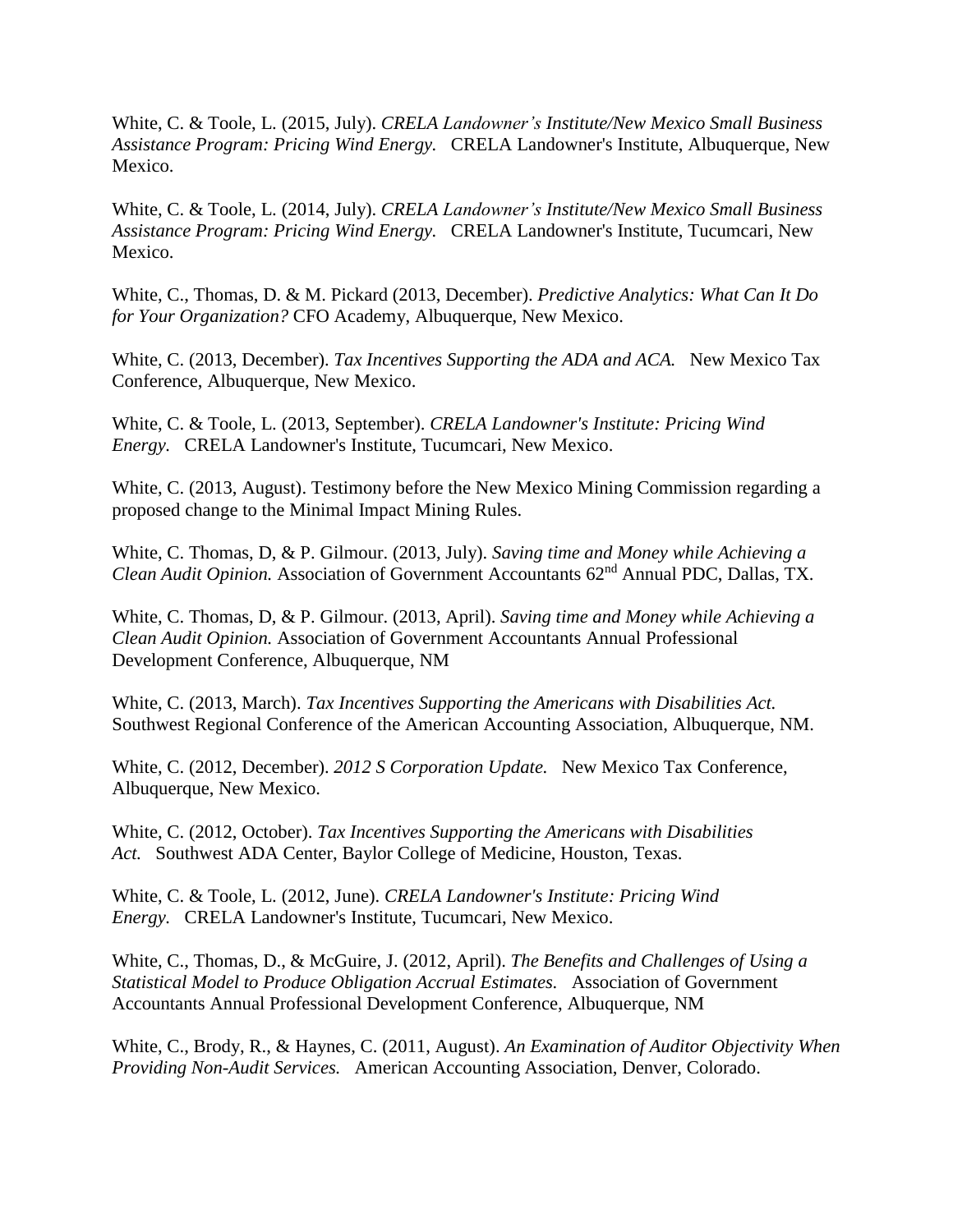White, C. & Brody, R. (2011, January). *An Examination of Auditor Objectivity When Providing Non-Audit Services.* American Accounting Association Auditing Section Mid-year Meeting, Albuquerque, New Mexico.

White, C. (2011, May). *Tax Incentives and the Americans with Disabilities Act.* Access Means Business Conference, Albuquerque, New Mexico.

White, C. & Brody, R. (2010). *Workplace Harassment in the Academic Environment.* Southwest Regional Conference of the American Accounting Association, Dallas, Texas.

White, C. & Tepper, R. (2010). *Academic Early Retirement: Do Tenure Buyout Payments Warrant Unique Employment Tax Treatment?* Southwest Regional Conference of the American Accounting Association, Dallas, Texas.

White, C. & Brody, R. (2010). *Consulting Services Post-SOX: Has the Issue of Objectivity Been Resolved?* Southwest Regional Conference of the American Accounting Association, Dallas, Texas.

White, C. (2010, March). *Customer Engagement: Measurement and Valuation.* Greater Albuquerque Chamber of Commerce, Albuquerque, New Mexico.

White, C. & Gary, R. (2009, December). *Corporate Tax Update.* New Mexico Tax Conference, Albuquerque, New Mexico.

White, C. & Brody, R. (2009). *Accounting and Academic Research.* Institute of Internal Auditors, Albuquerque, New Mexico.

White, C. (2008). *Tax Research Process.* Atkinson and Company Accounting Firm, Albuquerque, New Mexico.

White, C. (2008, July). *Accounting and Tax Concepts for Engineers.* National Institute for Nano-Engineering Training Conference, Sandia National Laboratory.

White, C. (2008, April). *The Budget Process.* United Way's Center for Nonprofit Excellence, Albuquerque, New Mexico.

White, C. (2008, February). *Customer Engagement: Measurement and Valuation.* Waste Management National Convention, Orlando, Florida.

White, C. (2007, December). *Current Status of the Alternative Minimum Tax: Will Congress Repeal or Expand?* New Mexico Tax Conference, Albuquerque, NM.

White, C. (2007, October). *Tax Research Process.* Meyners & Co., Albuquerque, New Mexico.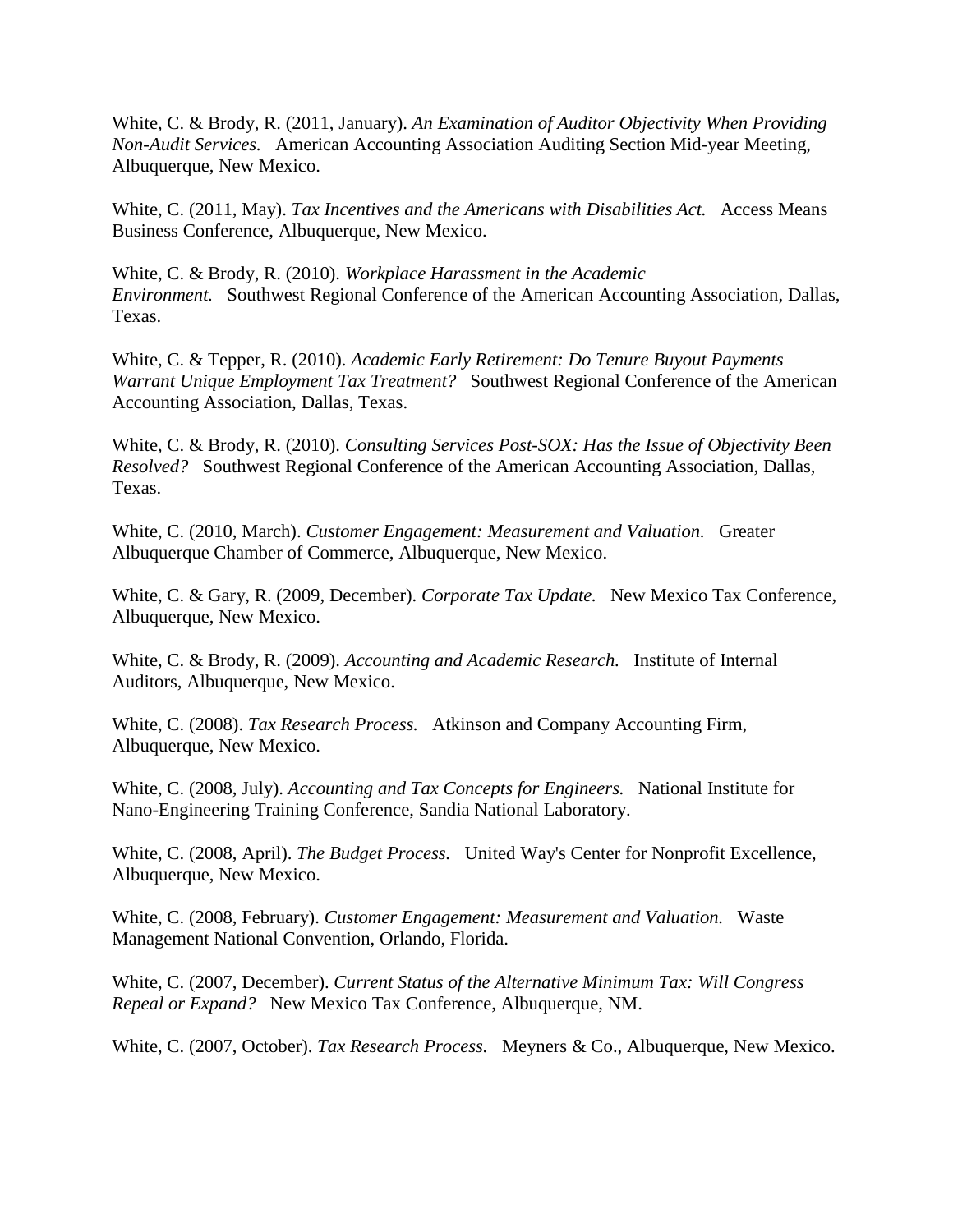White, C. (2005, December). *Tax Planning for the Growth in the Alternative Minimum Tax.* Annual New Mexico Tax Conference, Albuquerque, NM.

White, C. (2005, June). *Resident Faculty.* AICPA/University of Illinois National Tax Education Program, University of Illinois.

White, C. (2004). *Recent Issues in Assignment of Income.* Annual New Mexico Tax Conference, Albuquerque, NM.

White, C. (2004, October). *Update on Cost Model Roadmapping Efforts.* MANCEF's Micro and Nano-Technology Workshop.

White, C. (2004, August). *Packaging Cost Analysis and Comparison.* Commercialization of Microsystems Conference, Edmonton, Canada.

White, C. (2004, June). *Resident Faculty.* AICPA/University of Illinois National Tax Education Program, University of Illinois.

White, C. (2003). *Working with the Individual AMT.* Annual New Mexico Tax Conference, Albuquerque, New Mexico.

White, C. (2003, November). *Recent Capitalization Issues and Associated Depreciation and Amortization.* Pulakos and Alongi, Albuquerque, New Mexico.

White, C. (2003, October). *Working With the AMT.* Pulakos and Alongi, Albuquerque, New Mexico.

White, C. (2003, July). *Resident Faculty.* AICPA/University of Illinois National Tax Education Program, University of Illinois.

White, C. (2003, February). *Tax Update: A Time of Transition.* Albuquerque Chapter of the Institute of Internal Auditors, Albuquerque, New Mexico.

White, C. (2003, February). *Tax Update: A Time of Transition.* Association of Latino Professionals in Finance and Accounting, Albuquerque Chapter, Albuquerque, New Mexico.

White, C. (2002). *Recommendations to the IRS Simplification Subcommittee.* Internal Revenue Service

White, C. (2002, July). *Resident Faculty.* AICPA/University of Illinois National Tax Education Program, University of Illinois.

White, C. (2002, July). *Applications of Cost Modeling to the MEMS Industry.* Tex MEMS IV, Lubbock, TX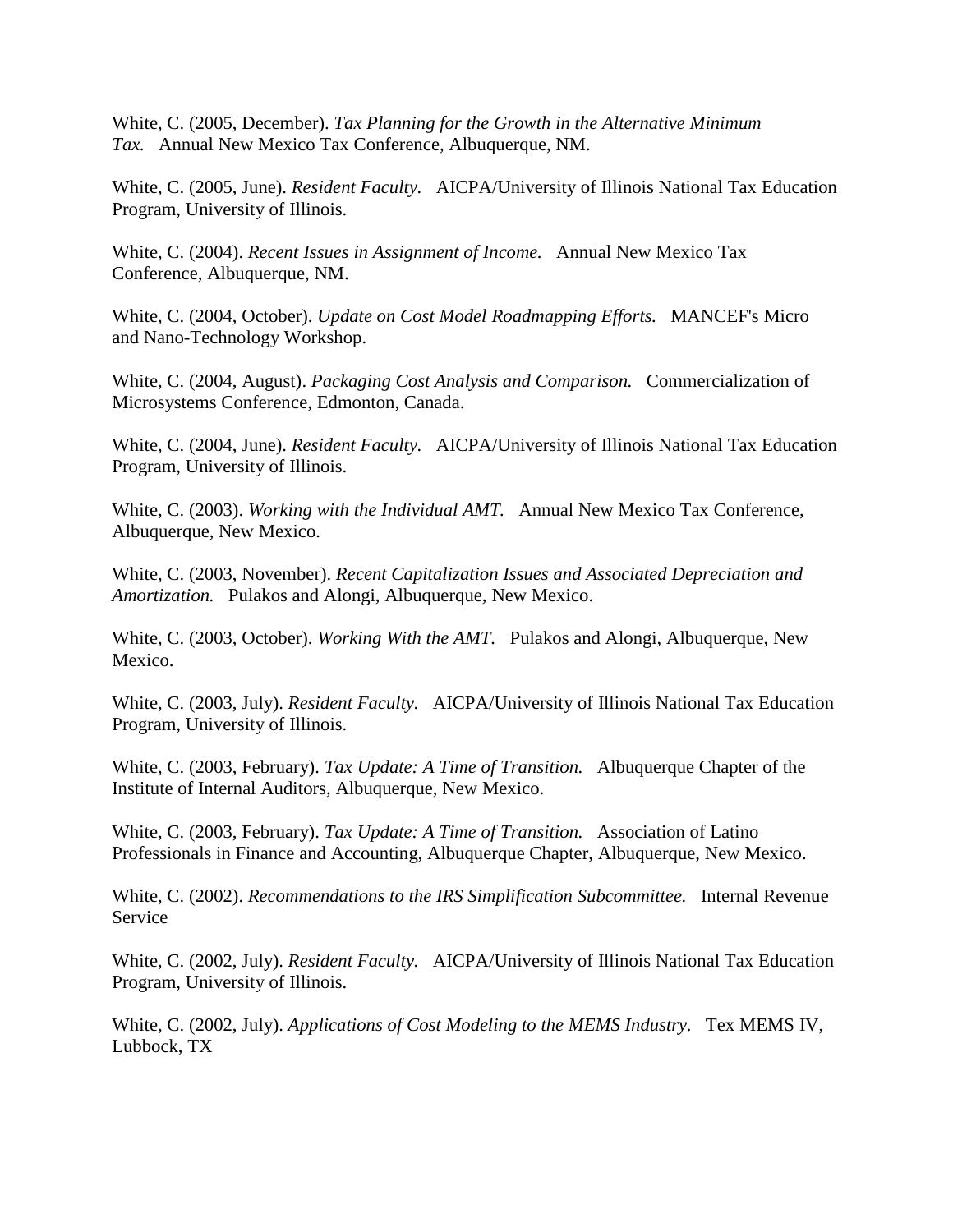White, C. (2001, September). *Update on Cost Modeling of Microelectromechanical Systems (MEMS) Production.* Commercialization of Microsystems Conference, Oxford, United Kingdom.

White, C. (2001, July). *Resident Faculty.* AICPA/University of Illinois National Tax Education Program, University of Illinois.

White, C. (2001, March). *The Interaction of Small Firms' Incentive to Innovate with the Tax Rules Encouraging Research and Development Activities.* Albuquerque Chapter of the Institute of Management Accountants, Albuquerque, New Mexico.

White, C. & Gerde, V. (2001, March). *Independence in the Accounting Profession: An Issue Life Cycle Approach to the Ethical Challenges.* International Association for Business and Society, Sedona, Arizona.

White, C. & Gerde, V. (2000, September). *Independence in the Accounting Profession: An Issue Life Cycle Approach to the Ethical Challenges.* International Conference Promoting Business Ethics, New York, New York.

White, C. (2000, August). *Disruptive Technologies and the Tax Law.* IEEE Engineering Management Society, Albuquerque, New Mexico.

White, C. (2000). *Cost Modeling of Microelectromechanical Systems (MEMS) Production.* Commercialization of Microsystems Conference, Santa Fe, New Mexico.

White, C. (2000, July). *Resident Faculty.* AICPA/University of Illinois National Tax Education Program, University of Illinois.

White, C. & Hamill, J. (1999, December). *Designing and Selling a Charitable Remainder Trust as a Retirement Plan.* New Mexico Society of CPAs, Albuquerque, NM

White, C. & Gerde, V. (1999, June). *Public Policy and Underlying Values: Impacts on Business.* International Association for Business and Society, Paris, France.

White, C. (1997, February). *The Capital Gains Tax and Stock Market Returns.* Journal of the American Taxation Association Research Conference, San Diego, California.

#### **CONTRACTS AND GRANTS:**

2020: Walsh, S.,White, C.,Marinakis, Y. New Mexico Small Business Assistance Program, Sandia and Los Alamos National Laboratories. Mentoring student teams working with New Mexico firms commercializing technology. \$150,000

2019: Walsh, S., & White, C., New Mexico Small Business Assistance Program, Sandia and Los Alamos National Laboratories. Mentoring student teams working with New Mexico firms commercializing technology. \$150,000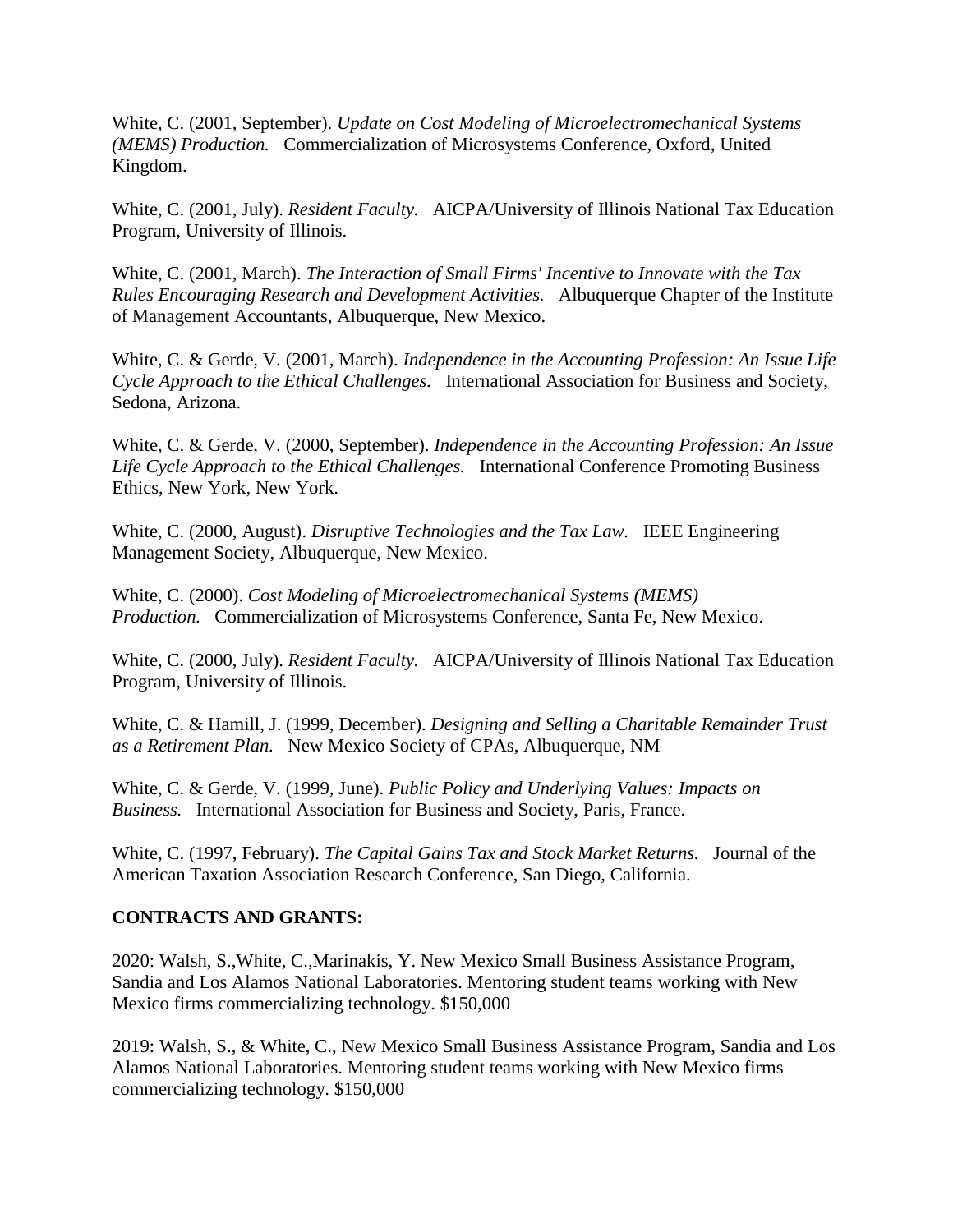2014 Toole, L. & White, C. Renewable Energy Institute, Tucumcari NM – New Mexico Small Business Assistance Program, Los Alamos National Laboratory – Updating financial model and associated curriculum estimating the after-tax ROI for wind and solar projects in Eastern New Mexico. - \$4,500

2013: Kassicieh, S., Walsh, S., & White, C., New Mexico Small Business Assistance Program, Sandia and Los Alamos National Laboratories. Mentoring student teams working with New Mexico firms commercializing technology. \$136,000

2013 Toole, L. & White, C. Renewable Energy Institute, Tucumcari NM – New Mexico Small Business Assistance Program, Los Alamos National Laboratory – Development of a financial model and associated curriculum estimating the after-tax ROI for wind and solar projects in Eastern New Mexico. - \$4,500

2012: Kassicieh, S., Walsh, S., & White, C., New Mexico Small Business Assistance Program, Sandia and Los Alamos National Laboratories. Mentoring student teams working with New Mexico firms commercializing technology. \$136,000

2011: Kassicieh, S., Walsh, S., & White, C., New Mexico Small Business Assistance Program, Sandia and Los Alamos National Laboratories. Mentoring student teams working with New Mexico firms commercializing technology. \$136,000

2009: Kassicieh, S., Walsh, S., & White, C., New Mexico Small Business Assistance Program, Sandia and Los Alamos National Laboratories. Mentoring student teams working with New Mexico firms commercializing technology. \$136,000

2007: Rachor, P., Walsh, S., & White, C., Business Plans for UNM Science and Technology Corporation Projects, McCune Foundation \$15,000

2006: White, C., DiGregorio, D., Thomas, D., & Walsh, S., Analysis of Navajo-Gallup Water Supply Project, . New Mexico Interstate Stream Commission/State Engineer's Office \$10,000 2006: Thomas, D. & White, C., Gathering data for calculation of local economic impact of office, industrial, and retail real estate development, National Association of Office and Industrial Properties \$5,000

2006: White, C. & Hamill, J., Opportunities for Business Method Patenting, Anderson Schools Economic Development Grant \$2,500

2006: Thomas, D. & White, C., Installing and Implementing Business Plan Pro Software, Anderson Schools Wireless Initiative Grant \$2,500

2006: Rachor, P., Walsh, S., & White, C., Business Plans for UNM Science and Technology Corporation Projects, McCune Foundation \$15,000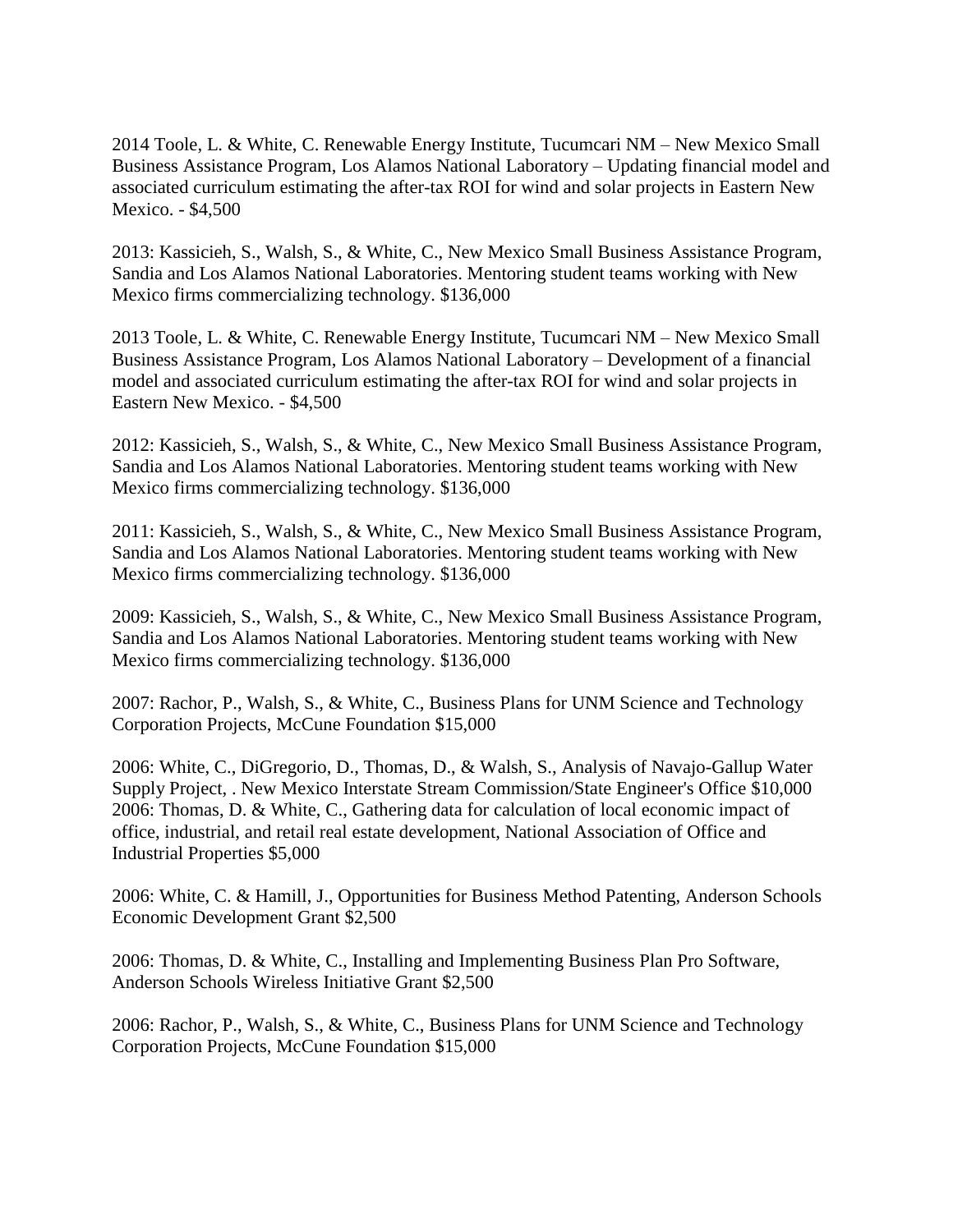2005: Thomas, D. & White, C., Developing an in-house economic impact modeling capability, Anderson Schools Economic Development Grant \$2,500

2005: White, C. & Hamill, J., The application of the Federal Saver's Credit to New Mexico taxpayers, Anderson Schools Economic Development Grant \$2,500

2005: Rachor, P., Walsh, S., & White, C., Business Plans for UNM Science and Technology Corporation Projects, McCune Foundation \$15,000

2004: White, C. & Francis, N., Economic Impact of Project Orion, New Mexico Economic Development Partnership \$10,000

2001: Walsh, S. & White, C., Improving Cost Modeling Capabilities for the MEMS Industry, Conventor, Inc. \$5,000

2000: Walsh, S. & White, C., Developing a Cost Model for MEMS Technologies, Sandia National Laboratories \$5,000

# **TEACHING:**

### **Courses Taught**

Taxation of Property Transactions Corporate Taxation Income Tax Accounting I Income Tax Accounting II Partnership And LLC Taxation Real Estate Taxation Seminar Business Tax Planning, Seminar Personal Tax Planning, Tax Research, Procedure, Compliance & Practice

#### **SELECTED SERVICE:**

University and Profession:

| $2018 - 2019$ | President, Federation of Schools of Accountancy               |
|---------------|---------------------------------------------------------------|
| 2019          | Portland State University, AACSB Business School Review Team  |
|               | Chair                                                         |
| 2018          | University of Northern Illinois, AACSB Accounting Review Team |
|               | Member                                                        |
| $2017 - 2019$ | UNM, Budget Leadership Team, Co-chair                         |
| 2017          | Univ. of N. Colorado, AACSB Review Team Member                |
| $2016 - 2018$ | <b>WESST Board of Directors</b>                               |
| $2016 - 2019$ | University of New Mexico Economic Development Metrics         |
|               | Committee                                                     |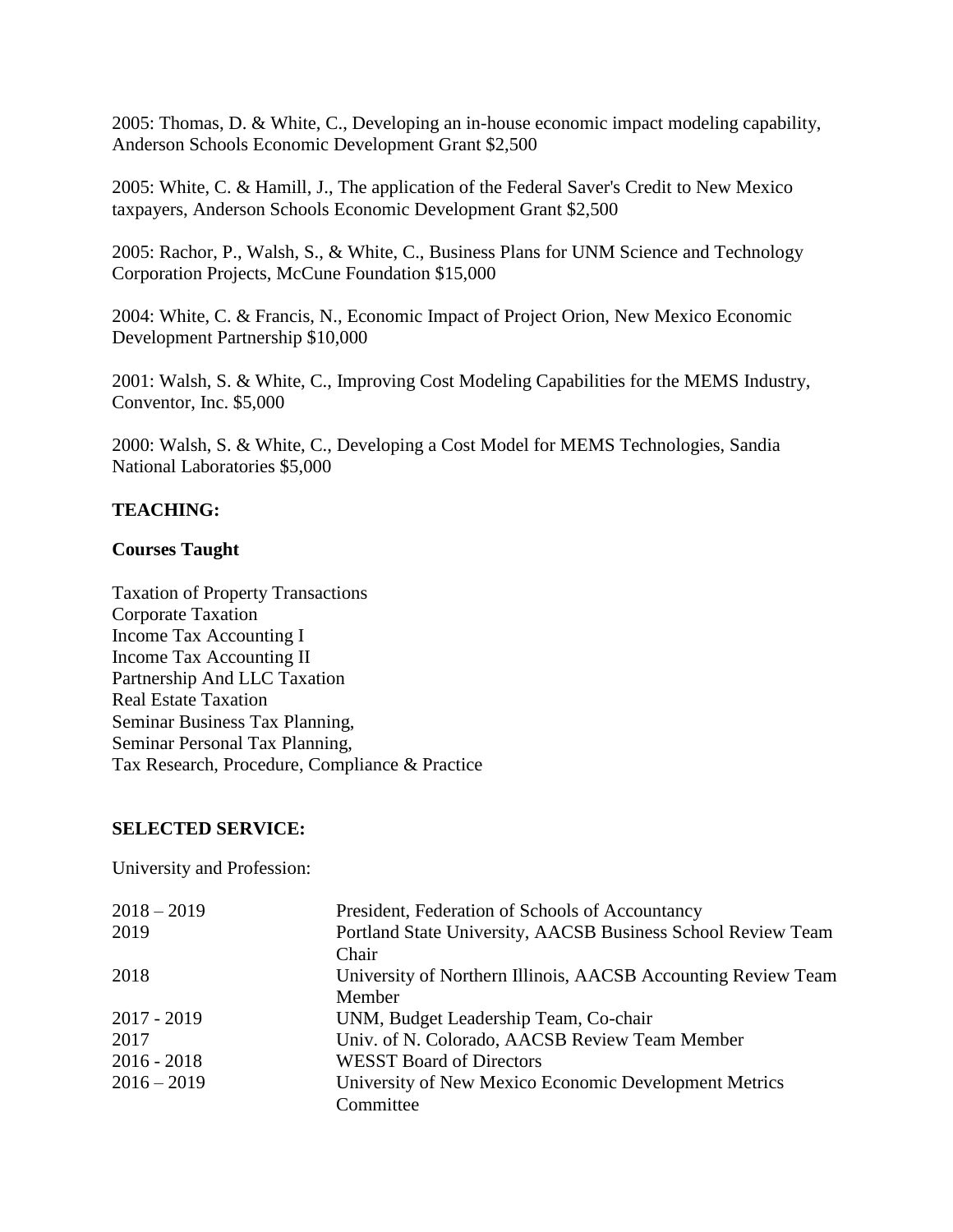| $2016 - 2018$    | Program Chair, Federation of Schools of Accountancy/Accounting                                           |
|------------------|----------------------------------------------------------------------------------------------------------|
|                  | Programs Leadership Group Annual Meeting                                                                 |
| $2015 - Ongoing$ | Board of Directors, Federation of Schools of Accountancy                                                 |
| $2015 - 2019$    | Board of Directors, UNM Science and Technology Corporation                                               |
| 2015             | Univ. of Idaho, AACSB Accounting Review Team Member                                                      |
| $2014 - 2016$    | UNM, Budget Leadership Team                                                                              |
| $2009 - 2014$    | Chair, Anderson School - Accounting Advisory Council                                                     |
| $2000 - 2014$    | Faculty Advisor, Theta Xi Chapter, Beta Alpha Psi (Accounting)<br>student professional group)            |
| $2011 - 2014$    | Co-Faculty Advisor, Student Center for the Public Trust (student<br>group addressing ethics in business) |
| $2010 - 2014$    | New Mexico Society of CPAs, New Mexico Tax Conference                                                    |
|                  | <b>Planning Committee</b>                                                                                |
| $2009 - 2016$    | Board of Trustees, CFO Academy                                                                           |
| $2012 - 2013$    | UNM Responsibility Centered Management Budgeting Taskforce                                               |
| 2011-2012        | Chair, UNM Annual Research Lecture Award Selection                                                       |
|                  | Committee                                                                                                |
| $2010 - 2013$    | UNM Science & Technology Corporation, Cecchi Venture Lab                                                 |
|                  | <b>Advisory Board</b>                                                                                    |
| 2007-2010        | Chair, UNM Intellectual Property Policy Committee                                                        |
| 2007-2010        | <b>UNM Faculty Senate: Research Policy Committee</b>                                                     |
| 2007-2009        | Anderson School Faculty Chair                                                                            |
| $2006 - 2012$    | New Mexico Society of CPAs Board of Directors                                                            |
| $2006 - 2011$    | New Mexico Society of CPAs Nominating Committee                                                          |
| $2000 - 2005$    | American Institute of Certified Public Accountants. University of                                        |
|                  | Illinois National Tax Education Program                                                                  |

# Church and Community:

| $2001 - 2005$<br>$2005 - 2007$<br>$2007 - 2011$ | Financial Secretary, Grace Lutheran Church – Albuquerque, NM<br>Treasurer, Grace Lutheran Church - Albuquerque, NM<br>Financial Secretary, Grace Lutheran Church - Albuquerque, NM                                                               |
|-------------------------------------------------|--------------------------------------------------------------------------------------------------------------------------------------------------------------------------------------------------------------------------------------------------|
| $2012 - 2016$                                   | Elder, Grace Lutheran Church - Albuquerque, NM                                                                                                                                                                                                   |
| $2011 - 2014$<br>providing<br>$2010 - 2014$     | Treasurer, Non-Profit Back Offices Resources $(501(c)(3))$<br>accounting and financial help to other non-profits)<br>Treasurer, New Mexico Business Leadership Network $(501(c)(3))$<br>assisting businesses hire individuals with disabilities) |

# **HONORS & AWARDS:**

**Award**

2014: Outstanding Faculty Advisor Award, Beta Alpha Psi